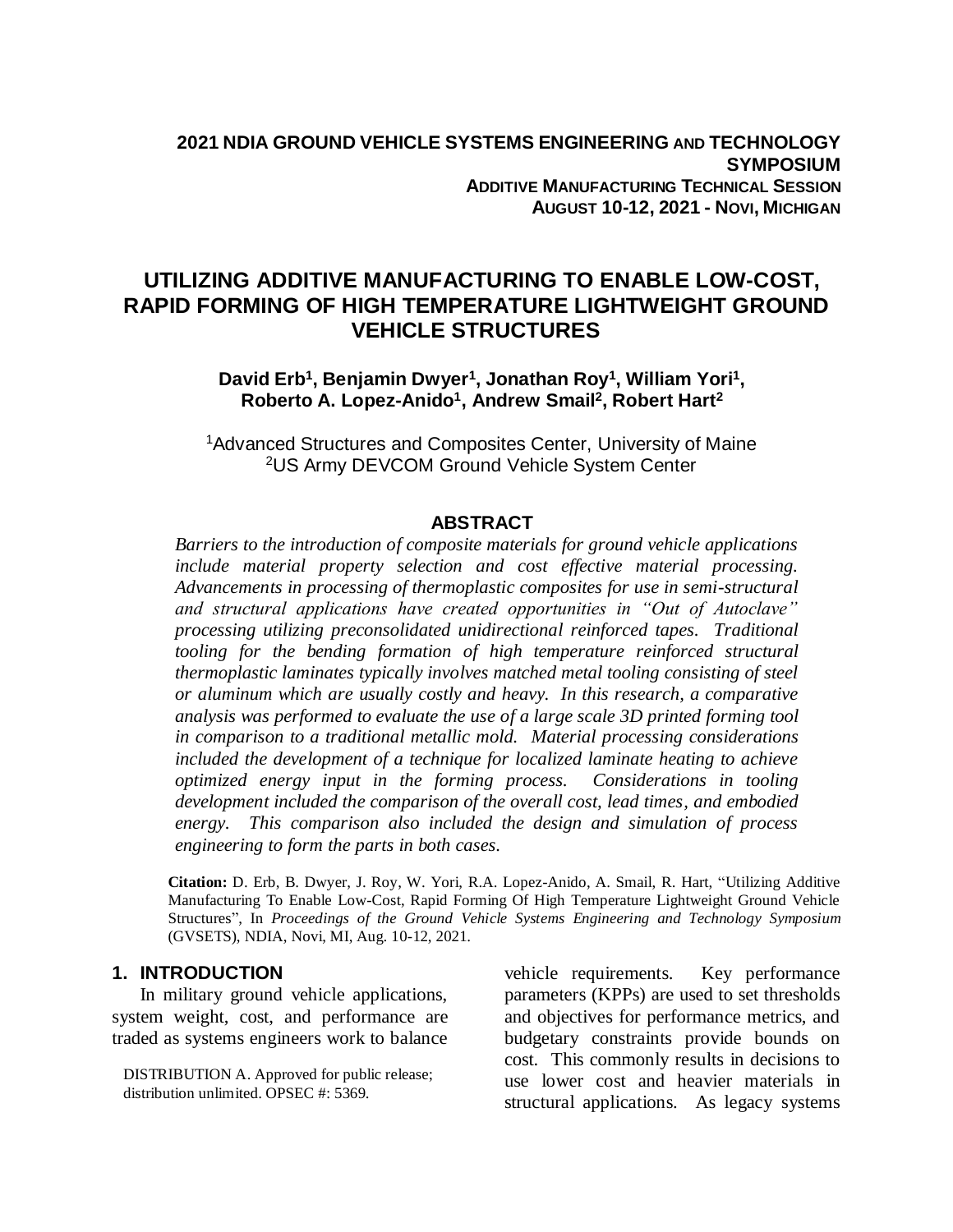are upgraded over time with new performance capabilities, the total system weight increases with each performance upgrade, thus there is motivation to start out with a cost and weight efficient vehicle that can tolerate future weight growth [1]. It is particularly important to optimize vehicle weight early in the Engineering & Manufacturing and Development (EMD) phase, because upgrading vehicles structures during retrofit is cost prohibitive [2]. Even though numerous studies have shown that the use of lighter weight materials (with equivalent performance) can result in greater mobility [3], easier transportability [4] [5], and even more favorable outcomes in theater [3], the cost of implementing high performance materials, such as structural composites, remains too high for broad applications in military ground vehicles. However, recent advancements in additive manufacturing are opening new opportunities for lightweighting military ground vehicles through design optimization, novel material architectures, and enabling lower cost tooling for more traditional manufacturing processes [6].

The barriers to the introduction of light weight composite material systems for ground vehicle applications include the overall higher cost of composite based material systems along with the high cost of matched metal tooling that is traditionally used to form complex composite material structural shapes [1] [6]. In low volume production based environments such as the military ground vehicle domain the high cost of matched metal tooling can add significant expense to the overall targeted component cost making the overall benefit of these lightweight material solutions non-cost effective in this risk adverse environment. The introduction of additive manufactured (a.k.a., AM or 3D printed) tooling helps to address this issue by maintaining the

processing advantages of localized heating and compression forming to achieve higher fiber volume content over alternative lower cost production processes such as VARTM/RTM at a significantly reduced tooling cost.

The University of Maine's Advanced Structures and Composites Center (ASCC) began a development program to reduce vehicle weight, while remaining cost-neutral, for a Multipurpose Wheeled Vehicle replacing an existing aluminum component with fiber-reinforced thermoplastic matrix composite of equivalent geometry.



Figure 1 Carbon/PPS composite vehicle component fastened to vehicle end cap and pillar components, ready for assembly to vehicle.

As shown in Figure 1 the vehicle component consists of side and top surfaces which are nearly at a right (90 $\degree$ ) angle to one another. A narrow surface at approximately  $45^\circ$  to the top and side surfaces is defined by two linear bends that run the length of the structure. These two long bends are what we refer to as the "center bends", since they are located effectively in the center of the laminate blank's width that forms the component.

Challenges to the introduction of composite materials for ground vehicle applications include material property selection, cost-effective manufacturing as well as flame/smoke/toxicity (FST) properties. This paper presents a method for leveraging additive manufacturing to address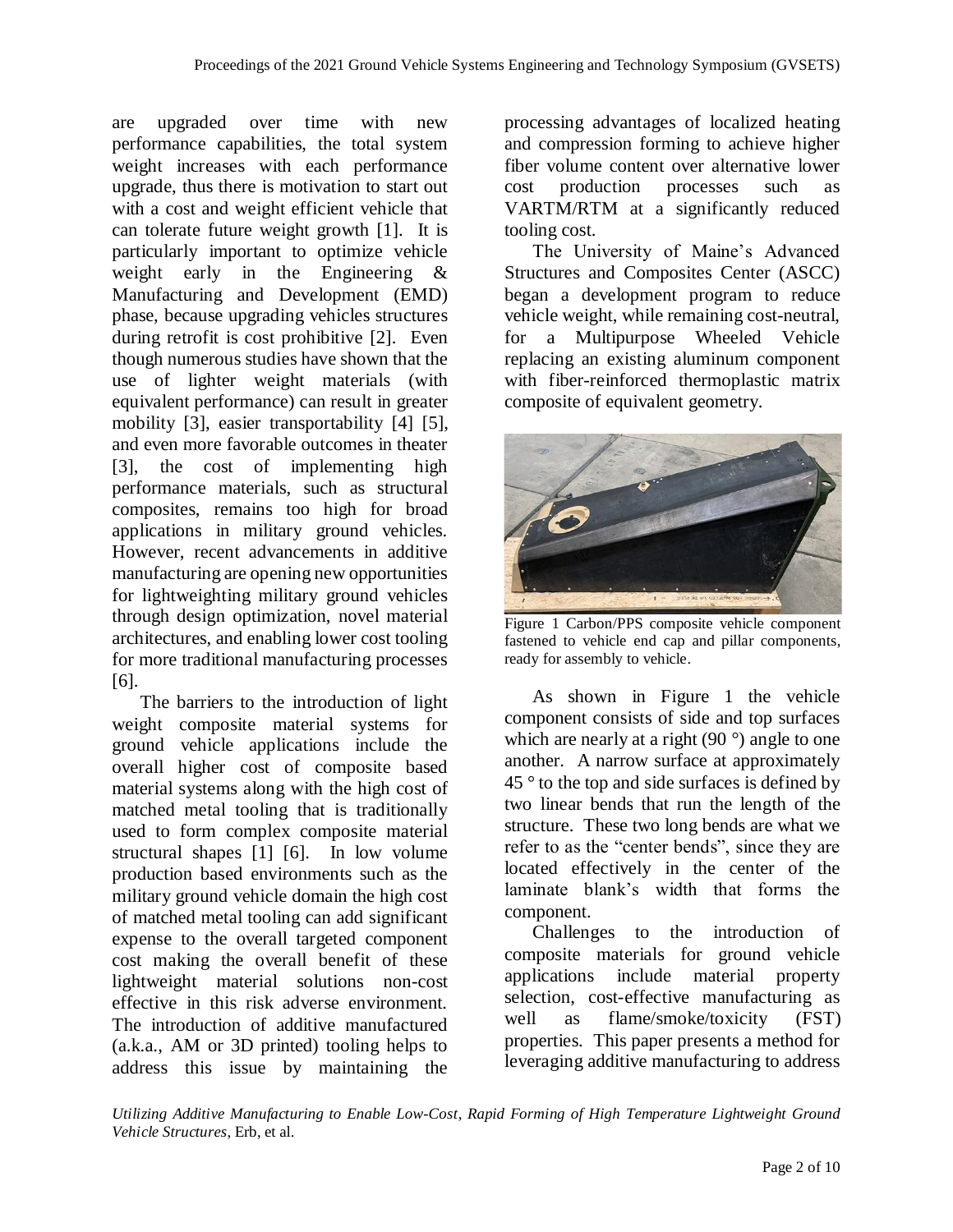each of these barriers by reducing the lead time and cost of producing lightweight FSTrated thermoplastic composite structures for military ground vehicle applications. A significant outcome from this program was that the University of Maine in cooperation with the US Army Ground Vehicle Systems Command demonstrated that low-cost tooling, with short manufacturing lead-times, and commensurate manufacturing process, enabled the forming of a high-temperature thermoplastic polymer (PPS) composite with a reinforced low-temperature, AM polymer (ABS) mold.

## **2. MATERIAL SELECTION**

Fiber and matrix material selection was driven by several - sometimes conflicting factors, which included stiffness, matrix glass transition temperature (Tg), and laminate heat deflection temperature (HDT) largely based on the application environmental use temperature. Fire, Smoke, and Toxicity (FST), cost, and processing temperature were also factors considered. Our team compared properties of six different commercial grades of preconsolidated unidirectional reinforced thermoplastic tape materials for the composite layups. The screening included four standard ASTM tests which allowed material comparison and downselection for the application. The six candidate materials included GF/PETG, GF/PP, GF/PC, GF/PET, GF/PPS and CF/PPS. Initial screening was completed with FST being the primary driver due to material's use in a vehicle application. The ASTM vertical burn test 3801 [7] was considered one of the quickest methods to screen for flammability and propensity of the materials to selfextinguish.

Through this testing, it was determined that fiber reinforced PPS was the least flammable of the materials tested and was the only material to score a flammability rating

of V–0. Glass fiber reinforced PC was the second least flammable option, scoring a flammability rating of V–1. Glass fiber reinforced PP performed similarly to the GF/PC but tended to burn for longer before self-extinguishing, resulting in it exceeding the V–2 flammability rating and receiving a NO-GO. Glass fiber reinforced PET performed slightly worse than the GF/PP and in one instance was unable to self-extinguish and burned completely. GF/PET exceeded the V–2 flammability rating and received a NO-GO. Glass fiber reinforced PETG performed the worst of the materials tested burning completely in all cases. GF/PETG exceeded the V–2 flammability rating and received a NO-GO. Of the materials tested, GF/PPS and CF/PPS performed the best. Table 1 shows the result of this testing.

Table 1 ASTM D3801 vertical burn (flame spread) test results.

| Mateial       | V - Classification |  |  |  |  |  |
|---------------|--------------------|--|--|--|--|--|
| GF/PETG       | NO-GO              |  |  |  |  |  |
| GF/PP         | NO-GO              |  |  |  |  |  |
| GF/PC         | V-1                |  |  |  |  |  |
| GF/PET        | NO-GO              |  |  |  |  |  |
| GF/PPS        | V-0                |  |  |  |  |  |
| <b>CF/PPS</b> | ง-ด                |  |  |  |  |  |

In addition to the ASTM D3801 vertical burn screening, four additional tests were utilized in down-selecting materials for the application including ASTM E662, "Standard Test Method for Specific Optical Density of Smoke Generated by Solid Materials" [8]. ASTM 1354, "Standard Test Method for Heat and Visible Smoke Release Rates for Materials and Products Using an Oxygen Consumption Calorimeter" [9] and ASTM E162, "Standard Test Method for Surface Flammability of materials using a Radiant Heat Energy Source" [10]. Table 2 below shows the results of this testing with suggested Pass Outcome Ranges for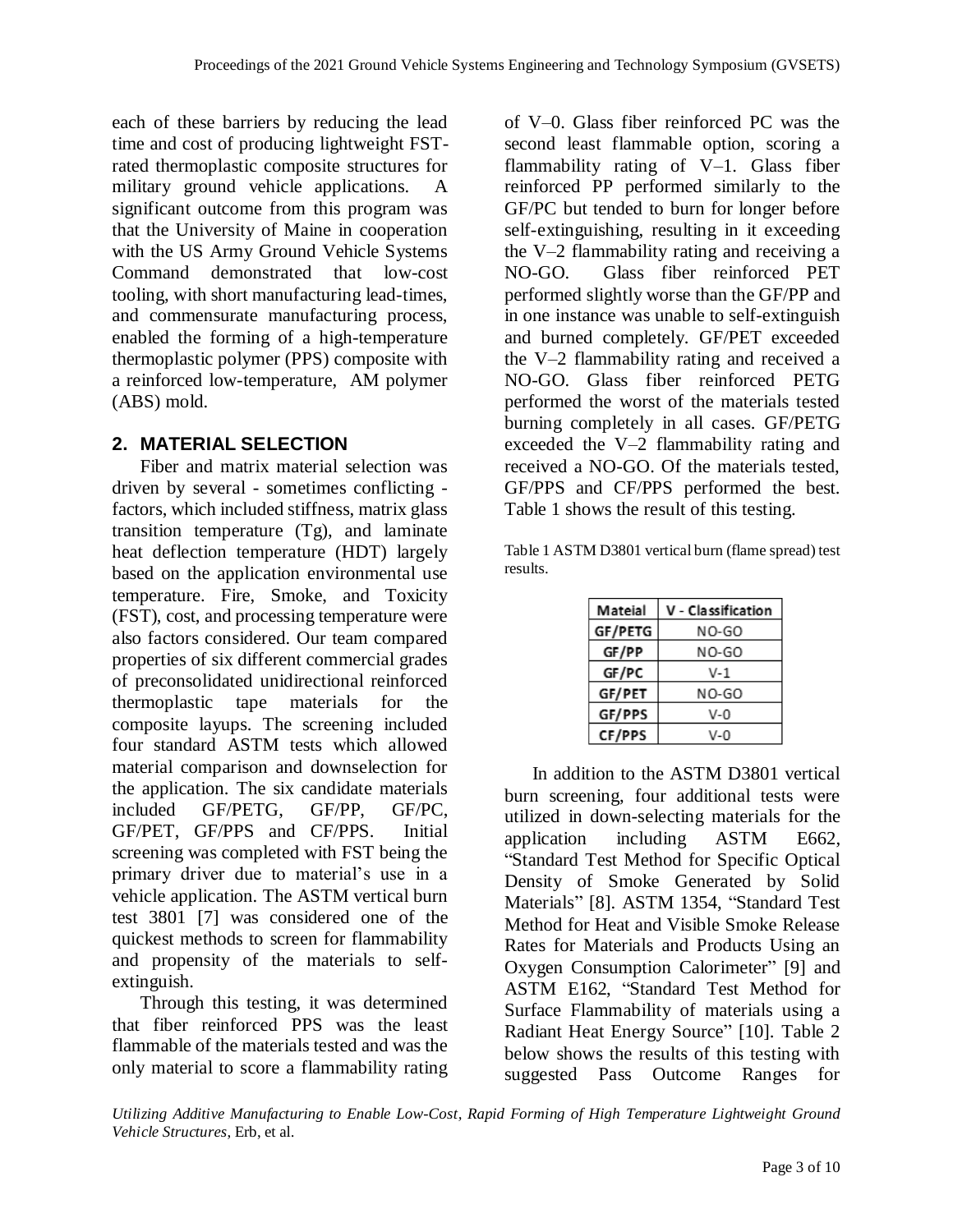individual material evaluation being provided by GVSC.

Table 2 ASTM FST screening test results  $F = \text{fail}$ ;  $P = \text{pass}$ .

|                      |             | <b>SAMPLE ID</b> |   |   |                                                                |   |   |         |   |   |           |   |   |        |   |       |   |   |   |
|----------------------|-------------|------------------|---|---|----------------------------------------------------------------|---|---|---------|---|---|-----------|---|---|--------|---|-------|---|---|---|
| <b>Test Title</b>    | <b>ASTM</b> |                  |   |   | PPS/GF                                                         |   |   | PETG/GF |   |   | PP/GF(FR) |   |   | PET/GF |   | PC/GF |   |   |   |
| <b>Vertical Burn</b> |             | PPS/CF           |   |   |                                                                |   |   |         |   |   |           |   |   |        |   |       |   |   |   |
| (V-0 Rating)         | D3801       | P                |   | P |                                                                | F |   | F       |   | F |           | F |   |        |   |       |   |   |   |
| <b>Vertical Burn</b> |             |                  |   |   |                                                                |   |   |         |   |   |           |   |   |        |   |       |   |   |   |
| (V-1 Rating)         | D3801       | P                |   | p |                                                                | F |   | F       |   | F |           | P |   |        |   |       |   |   |   |
| <b>Vertical Burn</b> |             |                  |   |   |                                                                |   |   |         |   |   |           |   |   |        |   |       |   |   |   |
| (V-2 Rating)         | D3801       | p                |   | P |                                                                | F |   | F       |   | F |           | P |   |        |   |       |   |   |   |
| <b>Suggested</b>     |             |                  |   |   |                                                                |   |   |         |   |   |           |   |   |        |   |       |   |   |   |
| GVSC FST Std.        |             |                  |   |   | L1 L2 L3 L1 L2 L3 L1 L2 L3 L1 L2 L3 L1 L2 L3 L1 L2 L3 L1 L2 L3 |   |   |         |   |   |           |   |   |        |   |       |   |   |   |
|                      |             |                  |   |   |                                                                |   |   |         |   |   |           |   |   |        |   |       |   |   |   |
| <b>Smoke Density</b> | E662        | P                | P | P | P                                                              | p | P | Þ       | Þ | F | P         | P | P | P      | P | P     | Þ | Þ | P |
| Surface              |             |                  |   |   |                                                                |   |   |         |   |   |           |   |   |        |   |       |   |   |   |
| Flamability          | E162        | P                | P | P | P                                                              | P | P | Þ       | p | p | P         | P | P | P      | P | p     | P | Þ | P |
| <b>Heat and</b>      |             |                  |   |   |                                                                |   |   |         |   |   |           |   |   |        |   |       |   |   |   |
| Visible Smoke        | 1354        | Þ                | p |   | p                                                              | p |   |         |   |   |           |   |   | p      | p |       |   |   |   |

How well each of the candidate thermoplastic polymers would retain its structural properties under elevated temperature environments was a key consideration. Table 3 shows the glass transition and melting temperatures for each of the candidate polymers.

Table 3 Glass transition temperature (Tg) and melt temperature of the thermoplastic polymer candidates.

| <b>Thermoplastic Resin</b> | Γg                              | Melting       |  |  |  |
|----------------------------|---------------------------------|---------------|--|--|--|
| PP                         | $0^{\circ}$ C (32 $^{\circ}$ F) | 160°C (320°F) |  |  |  |
| PET                        | 80°C (176°F)                    | 230°C (446°F) |  |  |  |
| PETG                       | 88°C (190°F)                    | 243°C (470°F) |  |  |  |
| PC                         | 153°C (307°F)                   |               |  |  |  |
| PPS                        | 90°C (194°F)                    | 280°C (536°F) |  |  |  |

A requirement for replacing the aluminum component with a composite component was to provide equal or less deflection under loads which include vehicle bending and twisting, eccentric hinge loads, and personnel standing on unsupported edges. Static structural finite element analysis (FEA) was performed using Siemens Simcenter 3D software (Siemens Digital Industries Software) to design the laminate and predict its deformation and strength.

PET, PETG, and PP thermoplastic resin candidates were eliminated prior to FEA

based on their low glass transition temperature and unacceptable FST test results. Material properties used in the FE analyses were reduced to account for worsecase notched (open-hole compression and tension, ASTM D6484 [11] and D5766 [12]) and elevated temperature-wet (ETW) conditioning. Consideration of environmentally-degraded material properties is important in the design of composite vehicle structures, because over time, moisture, solar loads, and other environmental factors can cause reduction in mechanical properties of the composite [13].

In consideration of FST results, thermalmechanical properties and vehicle environmental requirements as well as FEApredicted composite part deflections compared to the baseline aluminum part, only carbon-fiber reinforced PPS was deemed sufficient to manufacture the test articles.

With this in mind, our team was now challenged with the high temperature processing considerations of PPS resin, which is formed at temperatures exceeding 315°C (600°F).

# **3. METAL TOOLING DEVELOPMENT**

Metal offers numerous advantages over AM molds, such as surface hardness and finish, higher thermal conductivity, robustness in a production environment as well as multiple part cycles and handling, and ability to be machined to precise tolerances for multiple parts' assembly fitment.

This program's metallic mold design went through several iterations to reduce cost and lead-time. Initial mold design, shown in Figure 2 , included features to both form the component shape (i.e., bends) then serve as a trim and drill fixture. This is an ideal mold, especially for programs where numerous components are to be fabricated. However, this approach would have exceeded the project's budget and lead time. The final,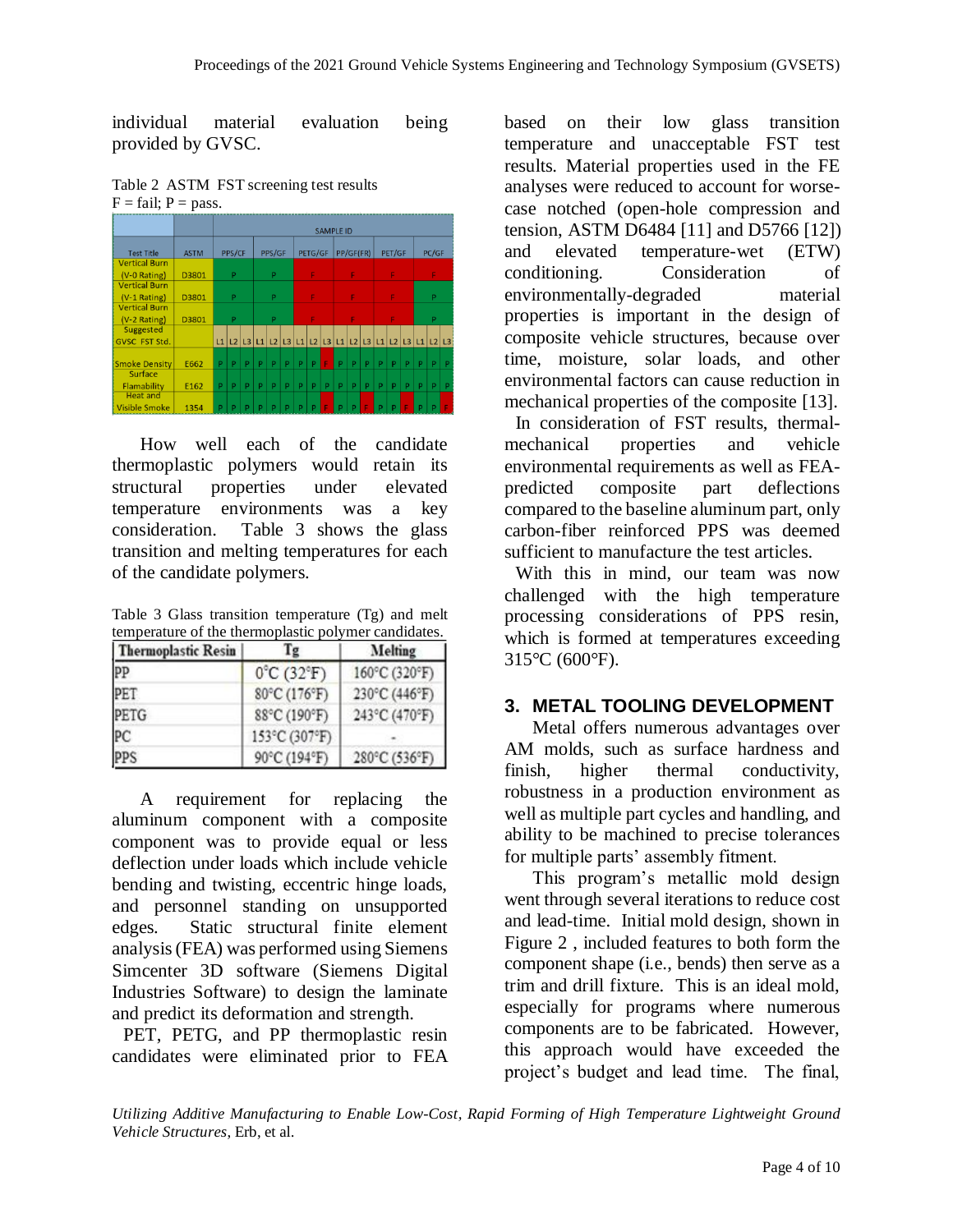simplified mold shown in Figure 3 included geometry to form the two center bends only.



Figure 2 Initial mold design including all three bends (two center and one edge), and built-in trimming and drilling capability.



Figure 3 Final mold design encompassing only bending of the two "center" radii capability.

Due to the nature of the way traditional metallic molds are fabricated, the raw stock needed to be acquired, rough machined, precision gun drilled for the heating and cooling components, then final machined. The gun drilling of the heating and cooling channels was performed independently from the mold machine shop. Thus, the molds were shipped multiple times through the fabrication process, increasing cost and leadtime. A metallic mold could have been designed without inherent heating and cooling, and would be used analogous to the AM mold. However, one advantage of metal tooling is the ability to directly heat the mold for additional processing control.

Figure 4 shows the fabricated metallic mold design mounted in a thermoforming press with a pre-trimmed flat laminate loaded and ready for processing.



Figure 4 Fabricated metallic mold set. Plug mold is mounted to the press' bottom platen. Cavity mold is mounted to the press' upper platen.

# **4. AM TOOLING DEVELOPMENT**

In this program, AM tooling was studied in part due to a short deadline encountered for delivery of the composite demonstration component for the Army's component testing schedule. At the time the purchase order for metallic tooling was placed, the delivery time was uncertain due to industry delays caused by the global pandemic of Covid-19. Considering this potential delay, a risk mitigation plan was developed that included parallel-path fabrication of a metallic mold and a low-cost, short lead-time compression mold set utilizing Additive Manufacturing. This approach offered an opportunity to compare metrics of the two mold approaches such as lead time, cost and energy consumption. Figure 5 shows multiple AM mold components being manufactured in one single pass. Figure 6 shows a completed compression Mold Set.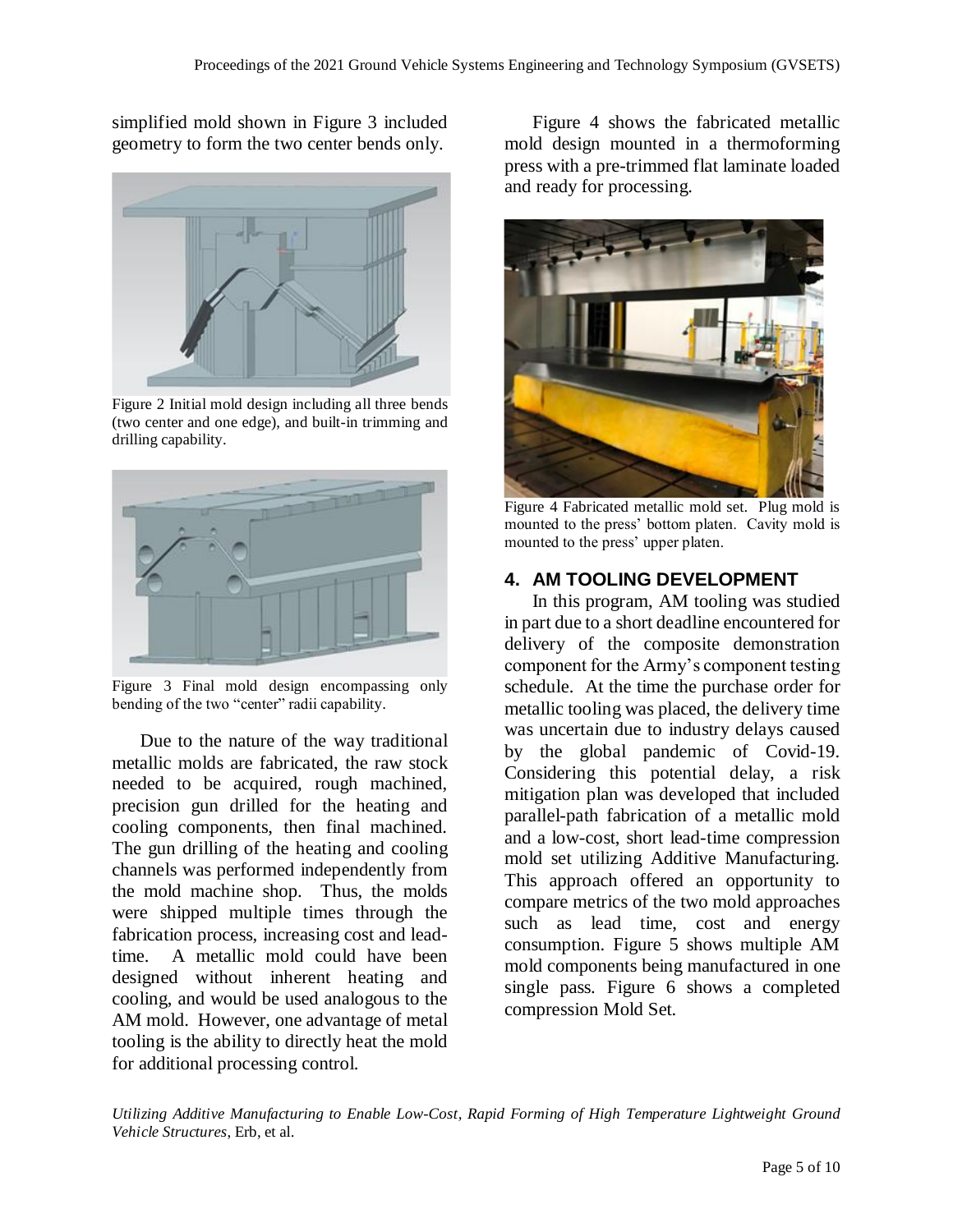

Figure 5 Two Large Scale AM molds being printed in one file then separated



Figure 6. Complete AM ABS/Sheet metal Clad, Compression Mold Set.

A major technical innovation for this program which allowed the AM molds to be successfully used was the design of precision formed sheet metal cladding placed on the AM mold surfaces. Higher temperature AM polymers are available which could preclude the need for sheet metal cladding, however they are more costly than ABS and were not available within the time needed to remain on schedule. ABS served as the scaffold for support in the compression forming process while sheet metal cladding allowed faster processing times due to its high thermal conductivity also serving as a heatsink. Figure 7 shows the sheet metal clad AM mold mounted in the Thermoforming Press.



Figure 7 AM mold set in press. Sheet Metal cladding is clearly visible on the plug mold.

By utilizing the metal cladding process, more readily available, lower performance AM polymers were selected which simplified the printing process and reduced cost and lead times. Even with high-temperature AM polymers, it is possible that without the thermal break and heatsink provided by the sheet metal cladding that multiple cycles of heat released from the hot laminate could soften or distort an unclad AM polymer mold. With sheet metal cladding multiple part forming cycles were completed without any obvious signs of mold degradation.

The vehicle component parts that were formed using the AM molds were ideal candidates for this mold technology (i.e., 3D printed mold with sheet metal cladding). The parts did not have compound curvature i.e., all of the forming was based on straight lines. If the parts had different geometry, such as a dish shape it may have precluded the ability to precisely form sheet metal cladding. There are AM technologies for metal printing, which may enable these types of part geometry, but more work is required to understand if these technologies can produce low-cost tooling.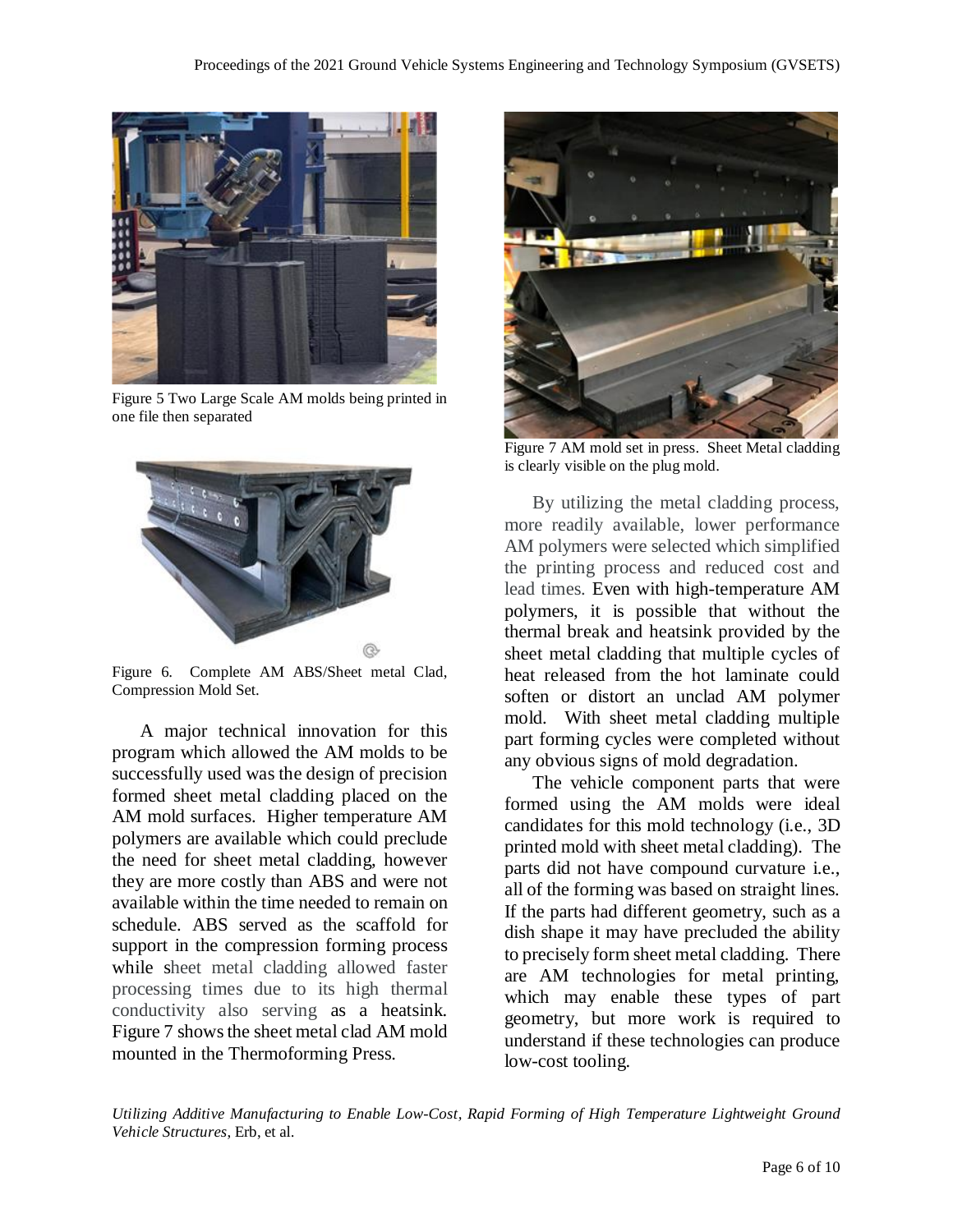### **5. MOLD COMPARISON**

A consideration in the comparison of the two mold manufacturing processes is the costs of metal machining (i.e., subtractive manufactured). Metallic molds are based on fully mature technology and in contrast, AM mold technology is in its infancy and still largely R&D for the types of component materials and processes utilized in this program. It is expected that as this large scale AM mold manufacturing technology evolves that the cost will decrease compared to machined metallic molds.

A further consideration in this comparison is that this AM mold design was not optimized to minimize materials under part processing loads. Stress analysis of the mold structure using FEA would have been required to determine the minimum required mold wall thickness. In this case the team erred on the side of caution by using extra print material to ensure no failure of the mold would occur under forming pressures. It is expected that analysis would predict that the AM molds' mass, cost, and lead-time could be reduced from what is reported. Table 4 shows a comparison of the cost, fabrication time, and weight of both of the metallic and AM (3D printed) mold sets.

Table 4.0 Comparison of cost, fabrication time, and weight of metallic versus AM molds.

| <b>Mold Comparison</b><br>(Left and Right Side Mold Sets) |              |                                              |                                     |  |  |  |  |
|-----------------------------------------------------------|--------------|----------------------------------------------|-------------------------------------|--|--|--|--|
|                                                           | Cost         | <b>Weight (Mass)</b><br><b>Delivery Time</b> |                                     |  |  |  |  |
| Metallic \$77K                                            |              |                                              | Eight (8) weeks 2,208 lb (1,002 kg) |  |  |  |  |
| AM                                                        | <b>\$50K</b> |                                              | Three (3) weeks 1,788 lb (811 kg)   |  |  |  |  |

 When comparing the manufacturing steps of a typical metallic mold it's clear that numerous steps can be saved using an AM process. Metallic molds require rough and finished machining of numerous individual components as well as welding and then a final component assembly.

 The AM process combines many of the steps used in the metallic manufacturing process by manufacturing many components concurrently. Figure 8 shows a flow chart comparing the primary fabrication steps for each mold type.

#### **Mold Fabrication Step Comparison**



Figure 8 Comparison of primary mold fabrication steps for (subtractive) metallic molds and polymer AM molds. Significantly less number of manufacturing steps are required for the AM molds which is part of their short lead-time compared to the metallic molds.

### **6. PRODUCTION METHOD**

Manufacturing of the composite component whether using the metallic or AM molds, begins by laying up preconsolidated unidirectional thermoplastic tapes into an unconsolidated, but precisely oriented, stack of plies using an automated tape layup (ATL)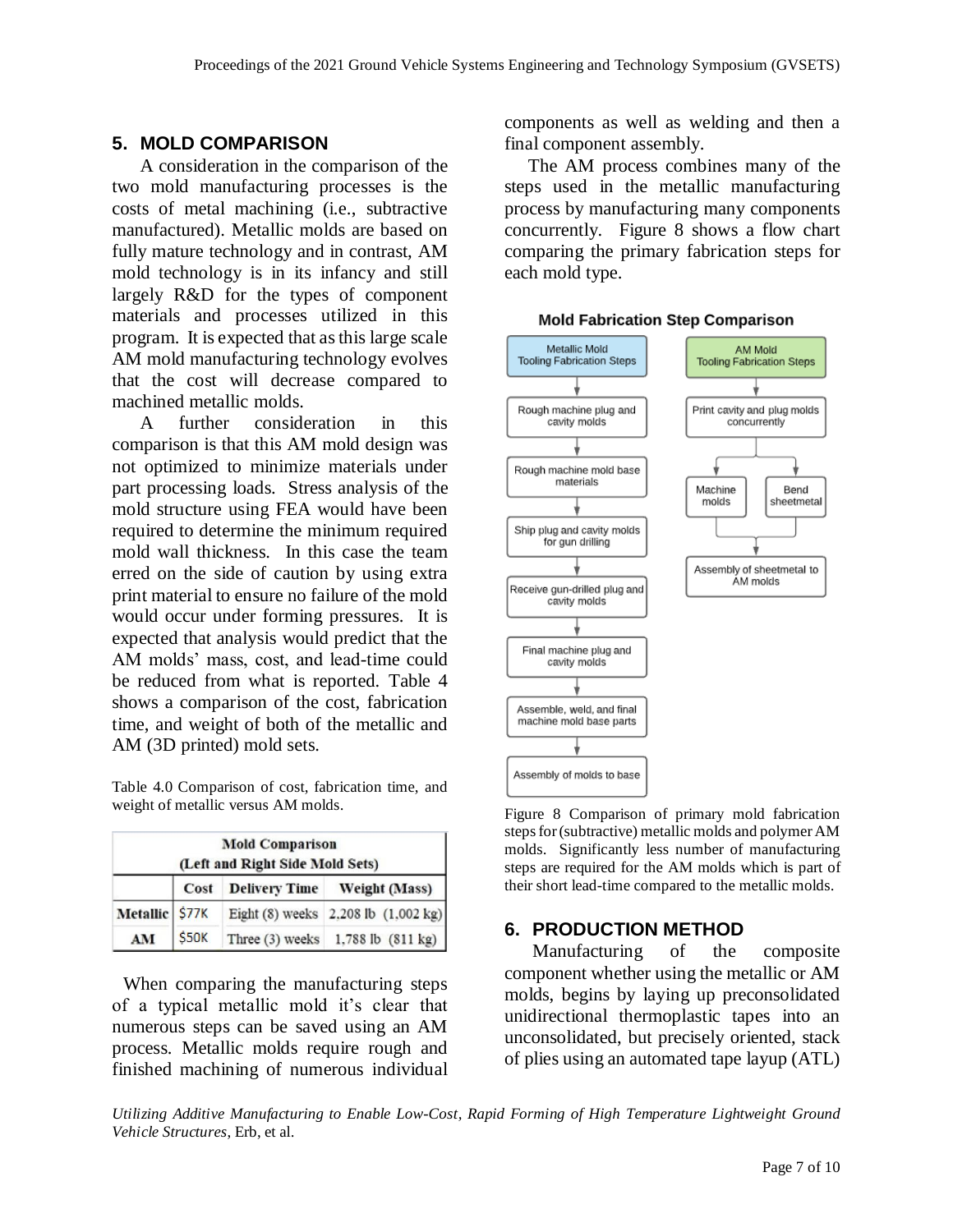system. The system, operated at the University of Maine's Advanced Structures and Composites Center is known as Rapid Efficient Layup (RELAY) and is shown in figure 9 below.



Figure 9 Dieffenbacher-FiberForge RELAY system located at the University of Maine

 The unconsolidated preforms are then heated and pressed into consolidated flat blanks at 310°C (590°F) and estimated pressure applied of approximately 400 psi. Due to tight thickness tolerances required by the end use component, the laminate blanks were pressed to stops to maintain the required thickness tolerance. After allowing the blank to cool it was then trimmed to near net shape using a CNC waterjet cutter.

 To form a composite part on the AM mold a pre-trimmed laminate blank was suspended from the upper press platen approximately three inches above the plug mold top surface. Insulation board was placed between the heaters and the blank to isolate the AM mold from being heated during the blank-heating process. Long, narrow heaters were installed on a sliding carriage system above and below the two center bends. Figure 10 shows a rendering of the carriage system designed. At the start of the process, the carriage with heaters is placed so that heaters are located directly above and below the two center bends. When the laminate's bends are heated

to the desired forming temperature of 321°C (610°F), the carriage is quickly withdrawn, the suspended locally-heated laminate blank is then quickly lowered onto the plug mold, the upper press platen with cavity mold is rapidly closed onto the laminate and over the plug mold with 200 psi pressure applied to the part. The part is left under pressure to cool for two minutes and then the press is opened.



Figure 10 AM Mold laminate blank localized heater shuttle carriage.

To form a composite part on the metallic mold, the same pre-trimmed laminate blank used for the AM mold is now placed directly onto the (room temperature) metal plug mold's part surface. Heaters installed in the metal mold heat the laminate blank at the center bends to the desired forming temperature of 321°C (610°F). The upper press platen with metal cavity mold is then quickly closed onto the laminate and metal plug and pressure is applied to the part. The part is left under pressure until sufficiently cooled and then the press is opened.

The primary processing difference between the AM mold and the metal mold, is that the metal plug mold heats the laminate blank to facilitate forming, while for the AM mold the laminate blank is heated locally then placed onto the (room temperature) mold to cool. Energy requirements and cycle times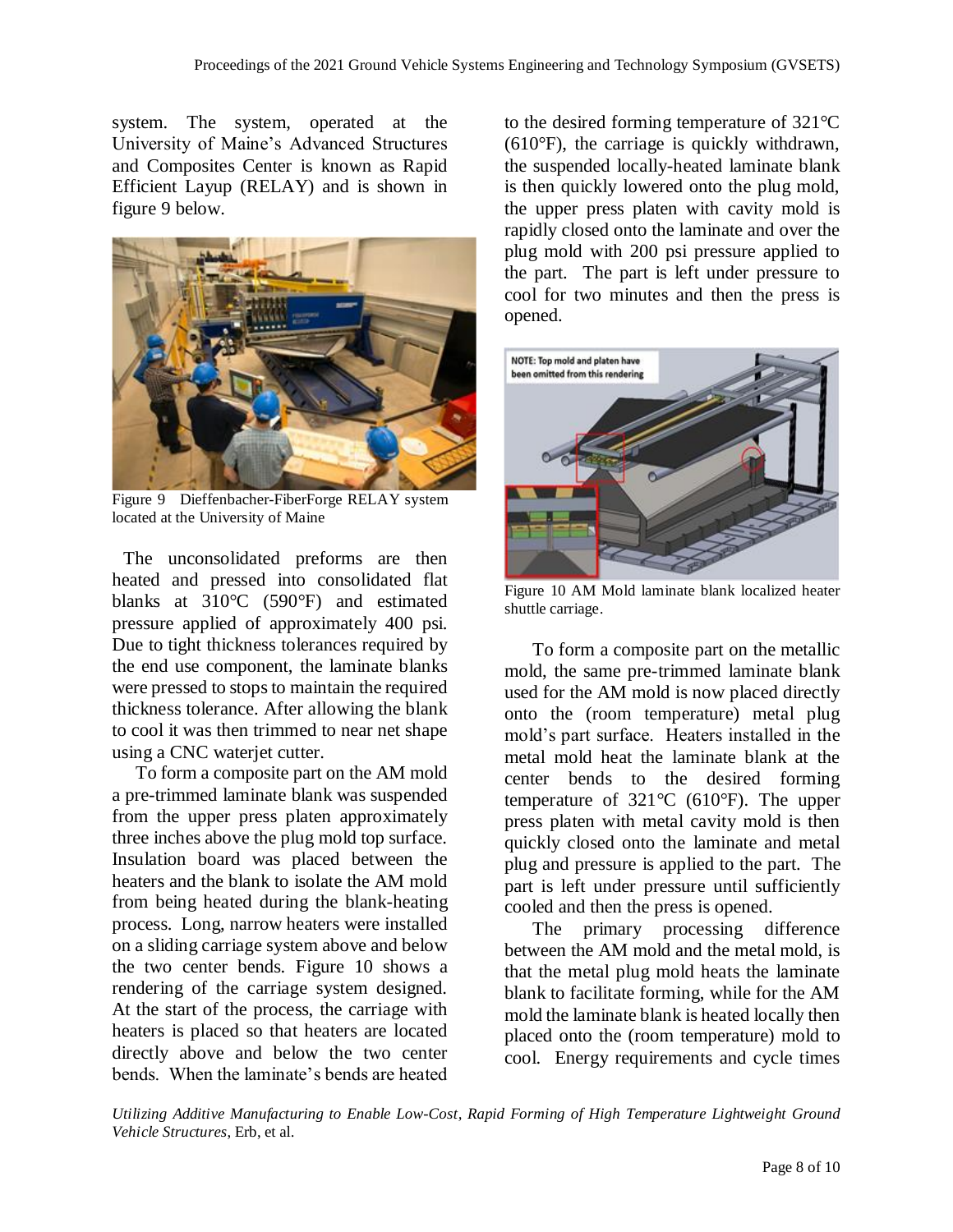between the two mold processes are shown in Table 5.

|                      | <b>Cycle Time</b><br>(hours) | (kiloWatt) | Power/Cycle Energy/Cycle<br>(MegaJoule) |  |  |  |
|----------------------|------------------------------|------------|-----------------------------------------|--|--|--|
| <b>Metallic Mold</b> | 2.5                          | 171        | 154                                     |  |  |  |
| <b>AM Mold</b>       |                              |            | 20                                      |  |  |  |

Table 5 Cycle time and energy consumption of mold types.

#### **7. RESULTS AND CONCLUSIONS**

Low cost additively manufactured (AM) tooling with sheet metal modification was introduced. Material selection methodologies for a specific component requirement was discussed and compared against other candidate materials. The forming of a composite material was studied in a comparison utilizing low cost AM tooling and traditional Metallic tooling with manufacturing efficiencies shown in numerous areas including lead-times and cost as well as production efficiencies in faster cycle times and lower overall energy consumption.

The University of Maine with its partners at the US ARMY'S Ground Vehicle Systems Command were able to successfully fabricate high-temperature composite demonstration components on time, which was critical to program success.

In conclusion, the feasibility of using polymer extrusion additive manufacturing for low-cost stamp thermoforming tooling for high temperature thermoplastic composite vehicle parts was demonstrated.

#### **8. REFERENCES**

[1] E. Polsen, L. Krogsrud, R. Carter, W. Oberle, C. Haines and A. Littlefield, "Lightweight Combat Vehicle Science and Technology Campaign," US Army TARDEC, Warren, 2014.

- [2] J. Sullivan, G. Keoleian and R. Hart, "Energy, Fuels, and Cost Analyses for the M1A2 Tank: A Weight Reduction Case Study," in *SAE Technical Paper 2020-01- 0173*, Detroit, 2020.
- [3] R. Hart and R. Gerth, "THE INFLUENCE OF GROUND COMBAT VEHICLE WEIGHT ON AUTOMOTIVE PERFORMANCE, TERRAIN TRAVERSABILITY, COMBAT EFFECTIVENESS, AND OPERATIONAL ENERGY," in *Ground Vehicle Systems Engineering Technology Symposium*, Novi, 2018.
- [4] R. Gerth and H. Ryan, "What Is a Ton of Weight Worth? A Discussion of Military Ground System Weight Considerations," in *SAE Technical Paper 2017-01-0270*, Detroit, 2017.
- [5] Headquarters, U.S. Army, "The Impact of Weight and Dimensional Change on the Transportability of Military Equipment," Military Surface Deployment and Distribution Command - Transportation Engineering Agency, Scott Air Force Base, 2012.
- [6] R. Hart, R. Thyagarajan, D. O'Brien, A. Littlefield and M. Robeson, "A Summary on the 2018 Update to Lightweight Combat Vehicle S and T Campaign," US ARMY CCDC GVSC (FORMERLY TARDEC), Warren, 2019.
- [7] *ASTM D3801-20a , "Standard Test Method for Measuring the Comparative Burning Characteristics of Solid Plastics in a Vertical Position",* West Conshohocken, PA, 2020, www.astm.org: ASTM International, www.astm.org, 2020.
- [8] *ASTM E662-21a, "Standard Test Method for Specific Optical Density of Smoke Generated by Solid Materials", ASTM International, West Conshohocken, PA, 2021, www.astm.org.*
- [9] *ASTM C1354 / C1354M-15, "Standard Test Method for Strength of Individual Stone Anchorages in Dimension Stone", ASTM International, West Conshohocken, PA, 2015, www.astm.org.*